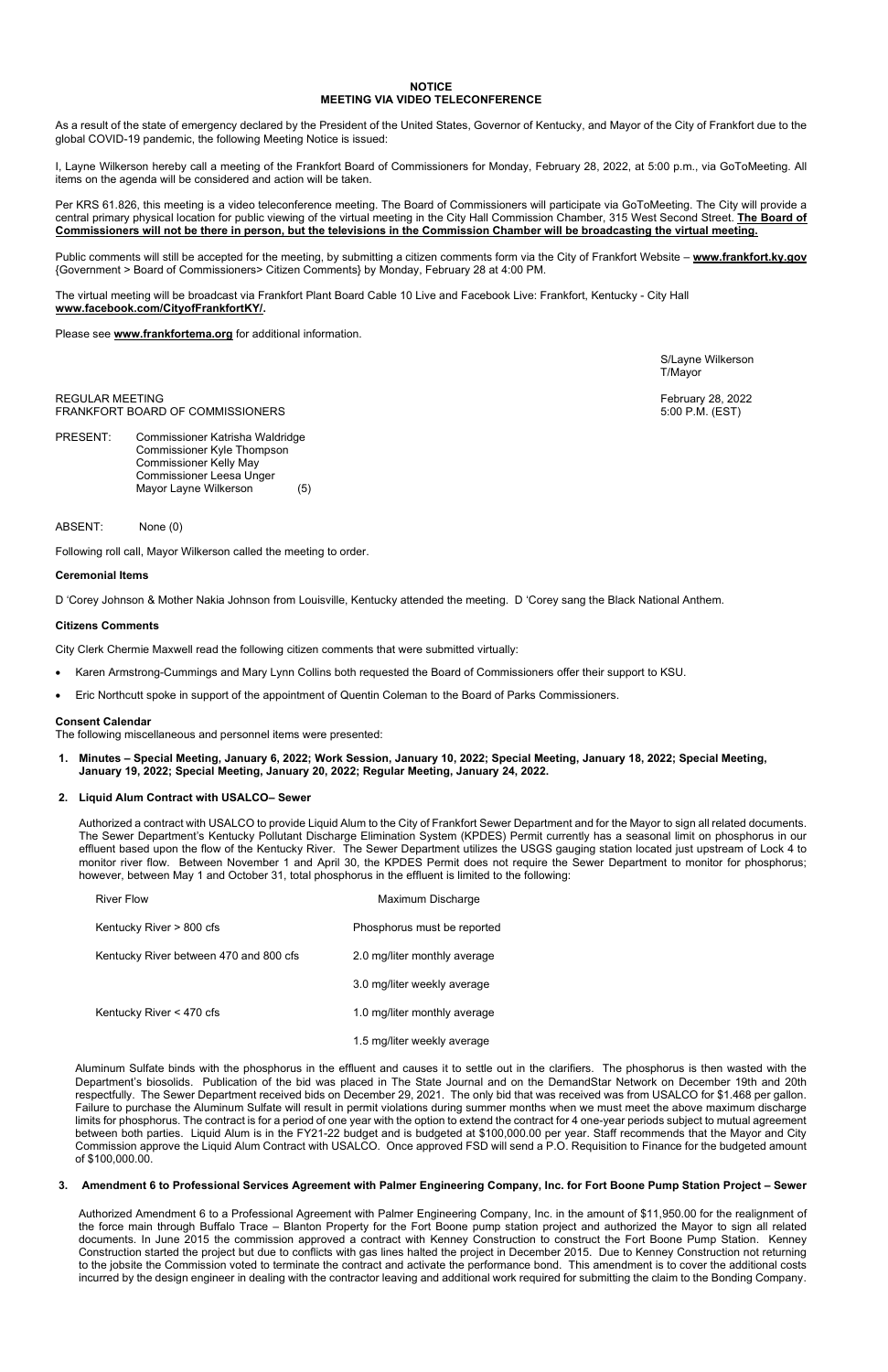Due to the default of the initial contractor on this project the design engineer has incurred extra time dealing with issues of extra meetings and required documentation to submit claims to the bonding company. This amendment is for condition changes resulting from recent Buffalo Trace Activities. In December of 2021, Buffalo Trace entered into an Agreement with the City to grant an easement through the Blanton Property. This shorter route is expected to save approximately \$40,000 and have less traffic impact on Compton Drive.

| <b>Original Agreement</b> | \$60,700.00  |
|---------------------------|--------------|
| Amendment #1              | \$2,000.00   |
| Amendment #2              | \$49,500.00  |
| Amendment #3              | \$51,350.00  |
| Amendment #4              | \$30,250.00  |
| Amendment #5              | \$74,827.50  |
| Amendment #6              | \$11,950.00  |
| Total                     | \$280,577.50 |

The project will accept bids as originally designed (along Compton Drive) and with an alternate bid (Buffalo Trace – Blanton Property) to obtain KDOW permit and utilities clearances. This amendment is to prepare the project for bidding and solicitation of a contractor to construct the project. The cost of this amendment is \$11,950.00. This item is in the FY 20-21 budget for completion. Staff recommends approval. The Frankfort Sewer Department will initiate a purchase order requisition to the Finance Department to generate a purchase order for Palmer Engineering Company in the amount of \$11,950.00.

## **4. Private Sewer in Right of Way Transfer – Kinnaird Agreement – Sewer**

Authorized an agreement with Michael and Margaret Kinnaird for the City to accept the existing private sewer in the right of way and authorized the Mayor to sign all related documents. The City received interest from several properties owners to connect to the sanitary sewer system due to failing septic tank on their property. Previously, Mr. and Ms. Kinnaird have constructed a private pump and force main lateral from their home to the public sewer on Inverness Road. The adjacent property owners indicated they would like to connect to this private force main. KDOW requires multiple private connections to be served by a public sewer entity. To allow these nearby properties owners to connect, the City of Frankfort would accept ownership and maintenance of the force main located in the right of way. The three properties have indicated a willingness to connect to the sanitary sewer. A fourth property will be offered the opportunity to connect to the force main with an extension. Staff will apply all Sewer Use Ordinances in place. Staff **r**ecommends the City Commission approve the Agreement with Mr. and Ms. Kinnaird. Once the Sewer Extension is approved, FSD will prepare plans and submit a permit application to the KDOW for final approval from the State.

## **5. Miami Trails Construction Contract – Sewer**

Authorized a construction contract with LAGCO for the Miami Trails Sanitary Sewer Project and authorized the Mayor to sign all related documents. A Preliminary Engineering Report (PER) was completed in 2020 to replace or eliminate the Miami Trails pump station. The conclusion of the PER was a recommendation to eliminate the MTPS by use of a new gravity sewer to take the MTPS flow directly to the Chinook PS. This project will eliminate one pump station and provide better service in that area. The Miami Trails Sanitary Sewer project will install approximately 3,300 LF of 12-inch gravity sanitary sewer and eliminate FSD's Miami Trails Pump Station. FSD advertised for bids in October 14, 2021 and bids were opened on November 17, 2021. We received a total of five bids and LAGCO was determined to be the lowest qualified bidder. Below is a list of bidders and the amounts:

| Name                                | <b>Total Bid Price</b> |
|-------------------------------------|------------------------|
| Norris Brothers Excavating          | \$2,443,800.00         |
| Lagco Inc.                          | \$2,699,258.00         |
| Smith Contractors, Inc.             | \$3,294,300.00         |
| Cleary Construction Inc.            | \$3,785,070.00         |
| MAC Construction & Excavating, Inc. | \$4.900.000.00         |

The bid from Norris Brothers Excavating was thrown out due to many deficiencies in their bid. LAGCO Inc. also had deficiencies in their bid but corrected those within 24 hours of requesting the corrected documents. Staff recommends the City Commission approve the construction contract with LAGCO in the amount of \$2,699,258.00. The Sewer Department will send a requisition to Finance in the amount of \$2,699,258.00.

### **6. Peracetic Acid Contract with Evonik Corporation – Sewer**

Authorized a contract with Evonik Corporation to provide Peracetic Acid to the City of Frankfort Sewer Department and authorized the Mayor to sign

all related documents. The Department's Kentucky Pollution Discharge Elimination System (KPDES) Permit requires that the effluent discharged by the WWTP not exceed a monthly average for E Coli of 130 colonies per 100 milliliter and the weekly average cannot exceed 240 colonies per 100 milliliters. The Department uses ozone to meet these limits but uses PAA as a supplemental chemical due to equipment limitations. Publication of the bid was placed in The State Journal and on the DemandStar Network on December 19th and 20th respectfully. The Sewer Department received bids on December 29, 2021. The bids are listed below:

Evonik Corporation \$5.595 per Gallon

54 Water  $$6.47$  per Gallon

Envirotech \$7.20 per Gallon

The contract is for a period of one year with the option to extend the contract for 4 one-year periods subject to mutual agreement between both parties. It is estimated that the Sewer Department could use up to 25,000 gallons of PAA during the coming year for a total cost of \$140,000 at \$5.595 per gallon; however, the amount of PAA used is directly dependent upon the amount of wastewater treated at the plant. Peracetic Acid is in the FY21-22 budget and is budgeted at \$100,000.00 per year. Staff recommends that the Mayor and City Commission approve the Peracetic Acid Contract with Evonik Corporation. Once approved FSD will send a P.O. Requisition to Finance for the budgeted amount of \$100,000.00.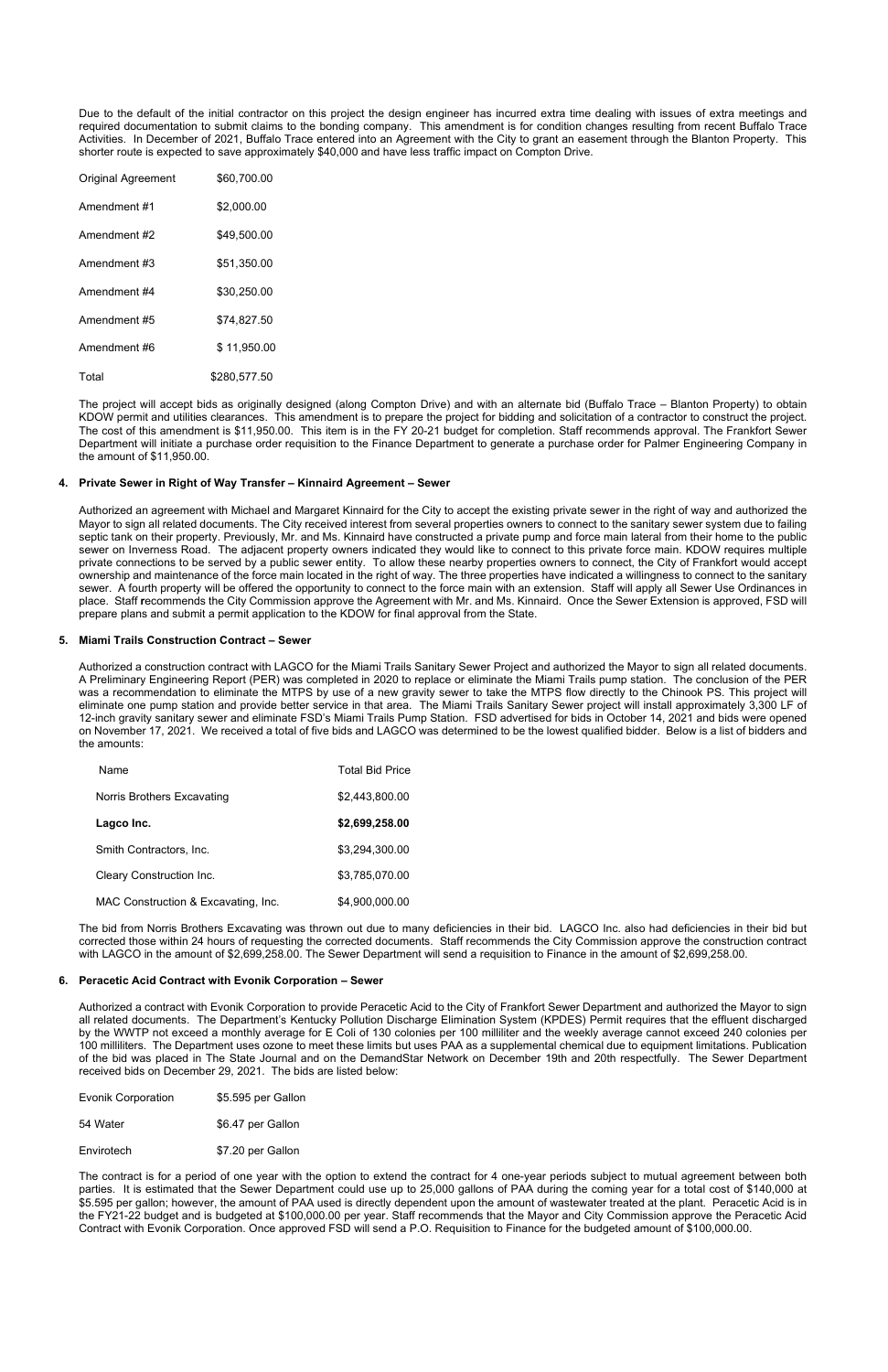## **7. Sewer Extension with 2020 LLC**

Authorized a sewer extension contract with 2020 Center, LLC and for the Mayor to sign all related documents. 2020 Center, LLC owns the property at 2020 Lawrenceburg Road and wishes to construct a sewer extension for future development of that property. The developer of 2020 Center, LLC located at 2020 Old Lawrenceburg Road has requested a sanitary sewer extension to serve this property. Through the review process, FSD has put numerous hours of work in helping the developer and engineer and were met with resistance during the entire design process. FSD attempted to steer the developer in a better direction multiple times but the developer decided to pursue the issue with the City Solicitor and the City Manager. FSD put the sewer extension on the June agenda for approval and the City Commission removed it from the agenda due to concerns from neighboring homeowners.

FSD then set up a meeting with the developer, developer's engineer and the adjacent homeowners. The developer was adamant that he would not pay for any of the fencing removal or replacement due to his project. FSD agreed to shoulder the cost of the fencing removal and replacement. FSD gave the Commission an update during the August meeting and the Commission had concerns with FSD shouldering the cost of the fencing removal and replacement, as this is historically a cost born by the developer for private projects such as these. The Commission asked staff to investigate other options.

FSD set up another meeting with the City Solicitor, City Manager and the developer. The City Manager made it very clear in the meeting that the Commission would not approve the sewer extension through the back yards of the homeowners with the City bearing the cost of the fencing. The developer agreed to look at other areas and send it back to FSD for review. FSD prepared a preliminary cost estimate for the developer and found the alternate route which would not impact any homeowners to be comparable in cost to the original. After another meeting in December, the developer presented sufficient evidence that the project would be more costly than originally expected. The developer also agreed to bear the cost of having the fences replaced by the homeowners. The signed agreement will give resident legal recourse should the developer not replace what was removed. As a reminder, while the City works with homeowners and developers to accommodate everyone when projects require work in the easements, anyone who builds in an existing easement takes the risk that structures, trees, etc. that are placed there might have to be removed to allow use of the easement. Staff recommends the City Commission approve the sewer extension contract with 2020 Center, LLC. Once the Sewer Extension is approved, FSD will send a letter to the KDOW for final approval from the State.

## **8. Police Department Vehicle Repair Payment – Police**

Authorized payment for the repair of one (1) 2020 Ford Utility Police Interceptor patrol vehicle utilizing funds received from our insurance provider and authorized the Mayor to sign all related documents. This vehicle was repaired by Scotty Dunn's Custom Body Shop. The Police Department works to maintain the overall quality of the fleet vehicles. The 2020 Ford Utility Police Interceptor was severely damaged during a collision in July 2021. Due to a parts shortage, the repair took longer than expected. The original repair estimate was \$19,592.06. The city received insurance funds, minus the \$1,000.00 deductible of \$18,592.06. Once the repairs began, it was discovered that the vehicle was damaged more extensively than originally thought. Scotty Dunn's Custom Body Shop submitted a final invoice totaling \$24,986.24. A supplemental claim has been filed with the city's insurance provider for the additional \$5,394.18, and we are awaiting payment. The Police Department is asking that payment be made to Scotty Dunn's Custom Body Shop for the repair of one (1) 2020 Ford Utility Police Interceptor patrol vehicle. Insurance funds will be used to pay for the repair. Total repair cost, \$24,986.24. Staff recommends the approval of payment to Scotty Dunn's Custom Body Shop for the repair of one (1) 2020 Ford Utility Police Interceptor patrol vehicle. After the payment is approved, Asst. Chief Napier will request a purchase order and provide payment to Scotty Dunn's Custom Body Shop utilizing insurance funds from account 1 to Scotty Dunn's Custom Body Shop utilizing insurance funds from account 100.43.54315.

# **9. SkillBridge MOU – Fire**

Authorized the Mayor to execute a Memorandum of Understanding (MOU) between the Office of the Under Secretary of Defense for Personnel and Readiness, U.S. Department of Defense (DoD) and the Frankfort Fire Department (FFD) to establish a SkillBridge program for the recruitment of new recruits and authorized the Mayor to sign all related documents. As with all public safety organizations, the Fire Department is finding meaningful new methods to find and attract quality applicants. Identical to the SkillBridge program recently approved for the police department, the DoD SkillBridge personnel has reached out requesting the Fire Department to serve as one of the state's first two pilot programs for its fire and EMS program. While new and offered as a pilot program, this is a resource that we can use to recruit from a new, targeted application pool from within our military bases in Kentucky and other locations around the United States. The DoD SkillBridge program encourages Service members to capitalize on training and development opportunities, received throughout their military career, so they can continue to serve, develop, and ultimately transition to the civilian side of their training programs.

This MOU sets up parameters for the participation of transitioning Service members into fire department's proposed SkillBridge Program. Since we run our own training academy and offer a wide range of educational programs specific to fire and EMS, this offers us the unique opportunity to work side by side with our existing Service members. While member qualification to participate begins with 180 days prior to discharge, we can bring these personnel into the program at any time. This MOU does not prevent the Service members from taking part in the routine hiring process of the department as they would still have to apply and participate in the standard hiring process. Once placed on the hiring list and the service member becomes eligible, we would be able to select the Service members to attend our academy as part of this program. During the service members participation in the program, they are still under the funding of the DoD until their discharge date. Upon discharge, the service members must commit to 3 years of service to our organization. Ultimately, participation in this program would allow us to recruit personnel from the military with like interest and training, train the new recruit while under DoD funding, and receive a qualified employee at a significant cost reduction. Cost savings are estimated at \$16,000.00 - \$20,000.00 per recruit. There is no cost impact for entering into this agreement. Staff recommends approval for the Mayor to execute a Memorandum of Understanding (MOU) between the Office of the Under Secretary of Defense for Personnel and Readiness, U.S. Department of Defense (DoD) and the Frankfort Fire Department (FFD) to set up a SkillBridge program and authorize the Mayor to sign all related documents. This is a similar MOU as what the BOC previously approved with the Police Department.

### **10. Brighton Park Detention Basin MOU – Public Works**

Authorized a Memorandum of Agreement (MOU) between the City, Franklin County and Brighton Landmark LLC for cleaning out the existing detention basin on Brighton Landmark LLC property on Brighton Park Blvd, and authorized the Mayor to sign all related documents. The City and

County have been in discussions with Brighton Landmark LLC regarding maintenance of the detention basin near the intersection of Brighton Park Blvd and the access road to Kroger's parking lot. The basin is overgrown with trees and brush, and soil has deposited in the basin over the years. Once cleaned out, the function of the basin could be improved, analyzed, and modified if needed to help protect downstream. In order to expedite the process, the City and County will clean out the basin in accordance with the terms in the MOU. The City has donated their time and materials as part of the negotiation with Brighton Landmark LLC, to further expedite the work. The future long-term maintenance will be the responsibility of Brighton Landmark. Staff recommends approval of the MOU and for the Mayor to sign all related documents.

### **11. 2022 Special Events – Community Engagement**

Authorized the City of Frankfort to enter into agreements and/or support community special events for 2022 and authorized the Mayor to sign all related documents. The City of Frankfort permits special events per Chapter 71, Sections 71.5 to 71.65 of the City of Frankfort Code of Ordinances. A permitted special event applies to any activity which occurs on public or private property that will affect the ordinary use of the public property, public streets, rights-of-way, on-street parking, or sidewalks. In 2021, the city permitted and/or hosted 28 individual special events. These included the DFI Summer Concert Series, several runs, barricaded street closures, and festivals. It is estimated special events attracted close to 10,000 people in 2021, making events an important tourism and economic driver in the community. Special events require the support of city staff from the Emergency Management, Parks and Recreation, Public Works, Police, and Special Projects departments. Typical events range from using 10-20 total city staff per event, and range from 8-12 hours per staff, per event. To be good stewards of city resources and to balance the benefit of special events in the community with staffing needs, the Project Specialist/Community Engagement is proposing several special event permit process changes for the 2022 event season. These changes pertain to making the permit process more collaborative between city staff and event organizers, to allow for better communication, planning, and implementation of events. An important process change is the utilization of Memorandum of Understanding agreements, to be approved by the Board of Commissioners, with major community events, to allow the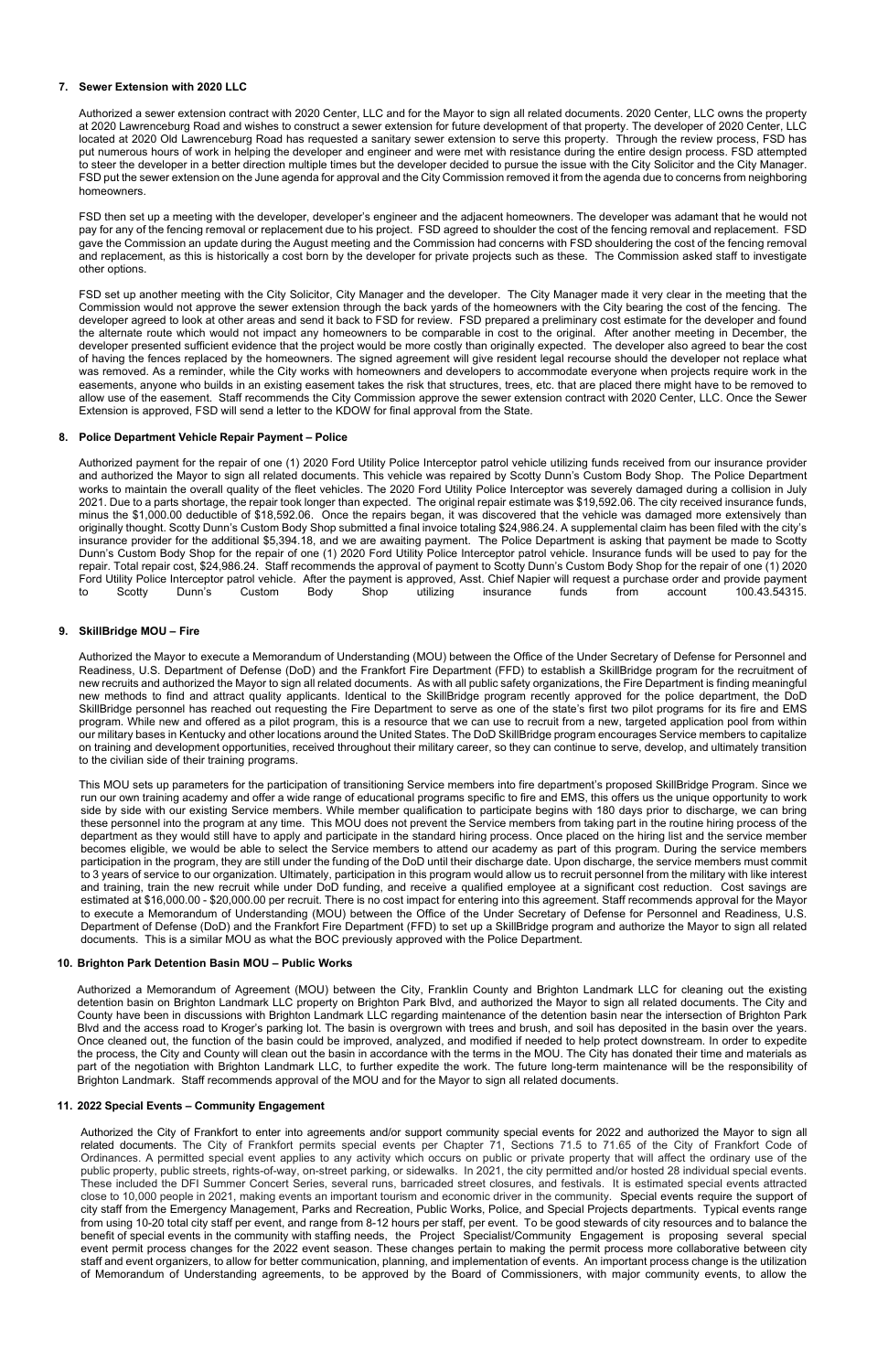organizing entity and the City to partner for event planning and management, and to allow for complimentary use of city services. This system will allow for better planning and support for these events, and for the city to play a formal supporting role in events that are pillars in our community.

There are seven (7) items for the Board of Commissioners approval. Staff time from Emergency Management, Public Works, Parks and Recreation, and Special Projects will be used to implement all events, at an average cost of \$4,000-\$8,000 in kind per event. A total of \$10,000 in cash contributions is requested, \$5,000 for the FORR Juneteenth event, and \$5,000 for the Bourbon on the Banks festival. Staff recommends approval of all agreements. These event agreements allow for better planning for city staff and broad community support for special events in the city of Frankfort.

### **12. 2022 CLG Grant Application for Historic Preservation Impact Analysis – Grants**

Authorized the application for a Certified Local Government Grant in the amount of \$24,999 to hire an economic consulting firm to conduct a study of impacts of local historic preservation activity on Frankfort's local economy and to have the Mayor sign the application for submittal before the March 4, 2022 deadline and authorized the Mayor to sign all related documents. With the impending update to our Comprehensive Plan and a newly developed Strategic Plan, the timing is appropriate to apply for a grant to help quantify the benefits of historic preservation planning and policy in our community. The results of such a study may help to change the ongoing negative perceptions of the costs and benefits of historic preservation, which has been part of our public policy for over 35 years. It will also help to determine whether expanding planning efforts into historic but not yet designated communities (such as Bellepointe, Montrose Park, Holmes Street, or newly identified significant resources/neighborhoods associated with our African American heritage) are worthwhile to provide financial incentives (in the form of eligibility for federal and state historic rehabilitation tax credits) for property maintenance, rehabilitation, and to further economic development and other goals. We are requesting a cash match of \$20,001.00 to meet the projected budget of \$45,000.00. The project end date allows the cash match to be spread over two fiscal years. Historic Preservation, Planning & Community Development, Finance, and Grants Management staff met internally to discuss, and all endorse this request for authorization for this project. In addition, the Architectural Review Board passed a resolution of support of a grant application to support this economic impact study at its February 9, 2022 work session.

### **13**. **The following personnel items were presented:**

- Promotion of Shane Music in the Police Department from Police Sergeant to Police Lieutenant, effective 2/22/22 (Police).
- Promotion of Darrell Scott Tracy in the Police Department from Police Lieutenant to Police Captain, effective 2/22/22 (Police).
- Resignation of Jared Gagel as Firefighter in the Fire Department, effective 1/28/22 (Fire).

It was moved by Commissioner Unger, seconded by Commissioner May, to approve the Consent Calendar. The question was put upon the motion and the roll called. Those voting in favor of the motion were Commissioners Waldridge, Thompson, May, Unger and Mayor Wilkerson (5). Those voting against the motion were none (0). The motion was thereupon adopted.

### **Boards**

**1. Board of Parks Commissioners -** Reappointment of Polly Coblin expiring 5-1-25.

It was moved by Commissioner Unger, seconded by Commissioner Thompson, to accept the Mayor's recommendation. The question was put upon the motion and the roll called. Those voting in favor of the motion were Commissioners Thompson, May, Unger and Mayor Wilkerson (4). Voting against the motion was Commissioner Waldridge (1). The motion was thereupon adopted.

**2. Board of Parks Commissioners -** Appointment of Quentin E. Coleman (filling vacancy) expiring 5-1-26.

We are currently in the final stages of a hiring process that will allow us the opportunity to offer employment to seven (7) qualified candidates by the middle of February. Our goal will be to hire this group of candidates to begin our four-month long recruit school in mid-March. This will give us the opportunity to complete their initial training academy and release them to perform shift work before expected retirements occur. While this will temporarily create personnel counts above full staffing limits, we will reduce the cost of mandatory overtime and limit mental fatigue witnessed by staff that has previously occurred as a result of the time lapse between retirement and new employee shift work. Based on current salary and retirement contributions, this request will result in an estimated budget impact of \$121,707.64 in personnel/ retirement cost and \$35,000.00 in uniforms and fire gear for FY 22 budget. Staff recommends the Board of Commissioners approve authorization to extend a final offer employment to seven (7) candidates on our current eligibility list with an associated budget impact of \$130,000.00 - \$140,000.00 in personnel/ retirement cost and \$35,000 in uniforms and fire gear for FY 22 budget.

It was moved by Commissioner Unger, seconded by Commissioner May, to accept the Mayor's recommendation. The question was put upon the motion and the roll called. Those voting in favor of the motion were Commissioners Waldridge, Thompson, May, Unger and Mayor Wilkerson (5). Those voting against the motion were none (0). The motion was thereupon adopted.

### **Action Items**

### **1. Police Vehicle Surplus Order**

The purpose of this memo is to request the surplus of one (1) 2013 Ford Interceptor Police Utility, and to authorize the Mayor to sign all related documents. This vehicle will be sold by electronic auction. The Police Department continues to maintain a quality fleet that will allow officers to fulfill their duties throughout their workday. Part of the maintenance to the fleet includes ridding the department, through surplus, of vehicles that become fiscally irresponsible to maintain. The one (1) vehicle in question has reached its limit where it is not worth the city continuing the maintenance and upkeep. The 2013 Ford Interceptor Police Utility has approximately 122,000 miles and needs an engine. Total repairs are approximately \$5,700.00. The budget impact would be minimal. We would not be paying to repair the vehicle and it would be removed from the city's insurance. Staff recommends the approval of the surplus of 2013 Ford Interceptor Police Utility and allow it to be sold by electronic auction in accordance with KRS 424.130(1)(b).

It was moved by Commissioner Thompson, seconded by Commissioner Unger, to adopt the order. The question was put upon the motion and the roll called. Those voting in favor of the motion were Commissioners Waldridge, Thompson, May, Unger and Mayor Wilkerson (5). Those voting against the motion were none (0). The Order was thereupon adopted (Order No. 3, 2022 Series).

### **2**. **Authorization to Pre-hire – Fire**

The purpose of this memo is to request authorization to extend a final offer of employment to seven (7) candidates on our current eligibility list. As we have witnessed, July of each calendar year is a desirable time for members of the Fire department to retire. These retirements typically leave budgeted positions unfilled until new recruits can be hired and trained before the organization witnesses relief. These vacancies often result in increased demand for overtime on current staff. An example of this increased demand for overtime happened in the first two quarters of FY 22 after losing 10 members to retirement. During this time, the department witnessed unprecedented demands for mandatory overtime and morale within the organization suffered some. While the City has routinely budgeted for a full staff (as recently as FY22), the Fire department has repeatedly requested authorization to hire additional personnel in anticipation of upcoming vacancies. While the exact numbers of potential vacancies the department will have in July remains somewhat unknown, we believe 6-8 people is a reasonable estimate.

Due to increased revenues from our participation in the Medicaid Enhanced Payment Program, we have increased our EMS revenue by \$410,00.000 for FY 22. Since these funds were because of new legislation, these funds were not included in our FY 22 budget as revenues due to an unknown budget impact at the time. This new revenue should off-set all cost associated with this hire request.